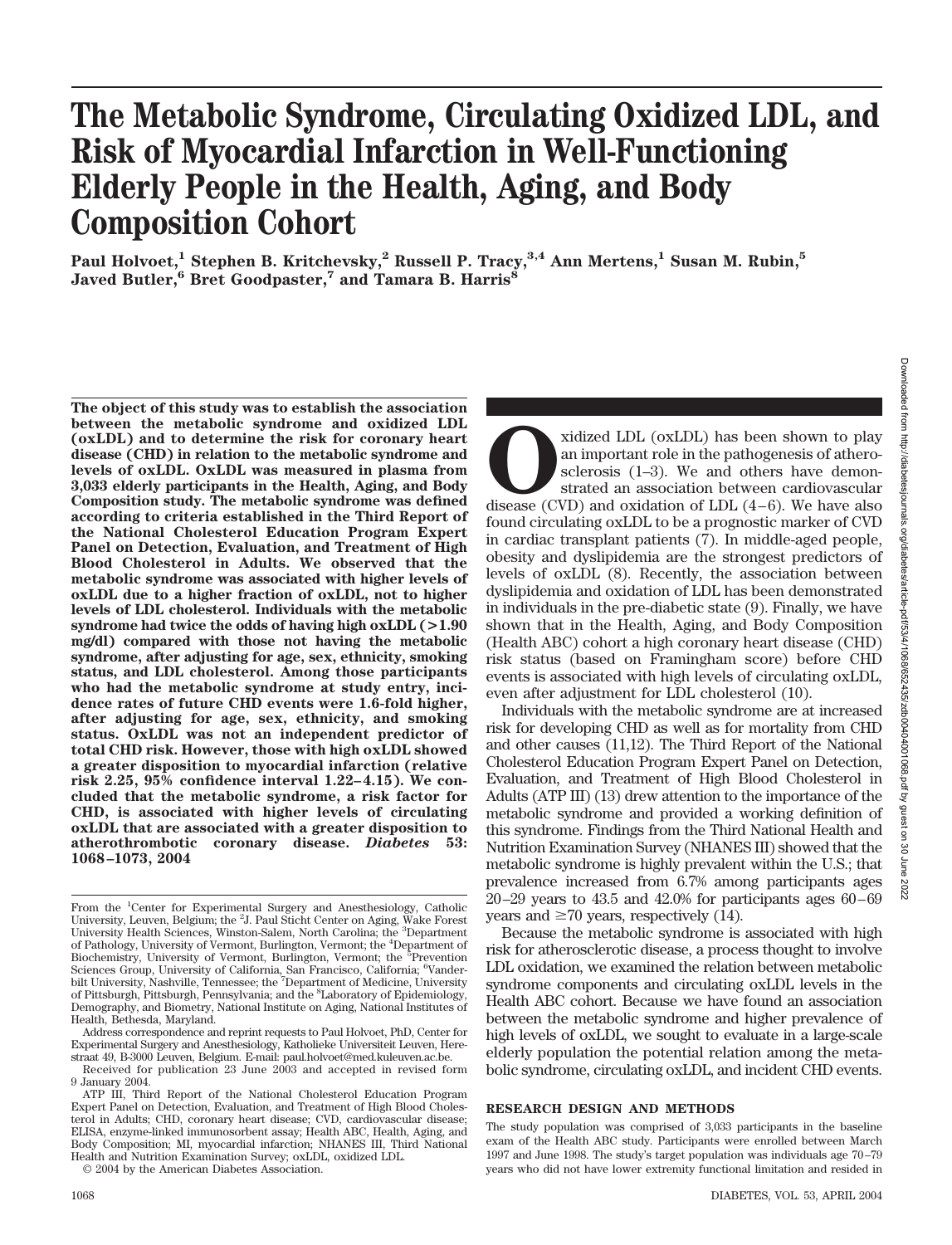the Memphis, Tennessee, and Pittsburgh, Pennsylvania, areas. These criteria selected the best functioning 40–60% of the older population. The socioeconomic status patterns reflected the locations from which the samples were drawn: 56.4% of black participants vs. 87.8% of white participants had completed high school, and the median income category was \$10,000–25,000 for black participants and \$25,000–50,000 for white participants. A participant's well-functioning was determined by self-report and defined as having the individual having no difficulty in walking a quarter of a mile or going up 10 steps without resting reported on two separate occasions. Exclusion criteria included difficulties with daily living activities, obvious cognitive impairment, an inability to communicate with the interviewer, an intention of moving within 3 years, therapy for cancer within the prior 3 years, and previous participation in a trial involving a lifestyle intervention.

Incident CHD was defined by coronary death or any overnight hospitalization in an acute care hospital for myocardial infarction (MI), angina, coronary angioplasty or artery bypass surgery, or chronic heart failure. Events and diagnoses were adjudicated based on hospital and death records. Participants were asked to report any hospitalizations, and every 6 months they were asked direct questions to elicit information about any event. When an event was reported, hospitalization records were collected and verified by a Health ABC Disease Adjudication Committee. Date and causes of death were taken from the death certificate. Only events that were confirmed by the adjudication committee were included.

Based on cardiac procedures and diagnoses reported to the U.S. Department of Health and Human Services' Centers for Medicare and Medicaid Services in the 5 years before enrollment, 385 participants had CHD (MI, angina, coronary angioplasty or artery bypass surgery, or chronic heart failure). Based on ATP III criteria, 1,113 had CHD risk equivalents: noncoronary forms of clinical atherosclerotic disease ( $n = 232$ ), diabetes ( $n = 577$ ), and/or a 10-year risk for CHD events  $>20\%$  by Framingham scoring ( $n =$ 1,023). Of those with CVD, 60% were treated with antianginal drugs; 42% with antiarrhythmic drugs; 35% with vasodilators; 46% with antiplatelet drugs, including aspirin; 90% with blood pressure-lowering drugs; and 21% with lipid-lowering drugs (10). Since being enrolled in the study (follow-up through June 2002), 418 participants had a CHD event (MI, angina, coronary angioplasty or artery bypass surgery, chronic heart failure, or cardiovascular death). There were 238 events in participants without baseline CHD. Among these, 120 had at least one MI: 106 had one and 14 had more than one based on electrocardiogram and enzyme changes. There were 88 primary and 32 secondary MIs.

During an in-clinic visit, fasting blood specimens were drawn and processed, with plasma and serum stored at  $-80^{\circ}$ C. From these blood samples, total and HDL cholesterol and serum triglycerides were measured using a Vitros 950 analyzer (Johnson & Johnson). The interassay coefficient of variation (CV) was 1.5% for total cholesterol, 2.3% for triglycerides, and 2.3% for HDL cholesterol. LDL cholesterol levels were calculated by the Friedewald equation (15). Levels of oxLDL were measured (2000–2001) blindly at the Center for Experimental Surgery and Anesthesiology. An mAb-4E6-based competition enzyme-linked immunosorbent assay (ELISA) was used for measuring plasma oxLDL levels (5,16,17). The monoclonal antibody mAb-4E6 is directed against a conformational epitope in the apoB-100 moiety of LDL that is generated by substituting aldehydes for at least 60 lysine residues of apolipoprotein B-100. This number of substituted lysines corresponds to the minimal number of substituted lysines required for scavenger-mediated uptake of oxLDL. Substituting aldehydes can be produced by peroxidation of LDL lipids, resulting in the generation of oxLDL. Aldehydes that are released by endothelial cells under oxidative stress or by activated platelets may also induce the oxidative modification of apolipoprotein B-100 in the absence of the peroxidation of LDL lipids. Specificity of the assay is excellent, as the  $C_{50}$ values (i.e., concentrations required to obtain 50% inhibition of antibody binding in the ELISA) are 25 mg/dl for native LDL isolated by ultracentrifugation from the plasma of healthy volunteers and 0.025 mg/dl for oxLDL with at least 60 aldehyde-substituted lysines per apolipoprotein B-100 obtained by copper-ion induced oxidation of the same LDL (16). Therefore, 160 mg/dl LDL in a person's plasma would contribute  $\leq 0.2$  mg/dl in the oxLDL assay. The interassay CV of oxLDL is 12%.

Measurements of waist circumference were taken with participants standing and were made at the level of widest circumference in the area between the iliac crest and lower rib. Blood pressure was taken three times with participants in the seated position after 5 min of quiet rest. The average of the last two measurements was used for systolic and diastolic blood pressure.

Metabolic syndrome components were defined as detailed in the ATP III report: *1*) waist circumference  $>102$  cm in men and  $>88$  cm in women, *2*) fasting triglycerides  $\geq 1.70$  mmol/l (150 mg/dl), 3) HDL cholesterol  $\leq 1.03$ mmol/l (40 mg/dl) in men and  $\langle 1.29 \text{ mmol}/\mathrm{l}$  (50 mg/dl) in women, 4) blood pressure  $\geq$ 130/85 mmHg, and 5) fasting-glucose  $\geq$ 6.10 mmol/l (110 mg/dl).

Participants with at least three of these components were determined to have the metabolic syndrome.

Before measuring oral glucose tolerance, participants (excluding those taking insulin or hypoglycemic medications) were asked to consume a solution containing 75 g glucose within a 10-min time window after an overnight fast  $(\geq 12$  h). Glucose and insulin were measured before the glucose load was administered and 2 h after a participant began consuming the drink.

Statistical analyses were performed using the Statistical Package for the Social Sciences (SPSS for Windows, release 11; Chicago, IL). The nonparametric Kruskal-Wallis test was used when comparing continuous variables, and a Fisher's exact test was used for analyzing contingency tables. Logistic regression analysis was used to study the relation of the metabolic syndrome with circulating oxLDL (expressed in mg/dl or as the percent of LDL). The odds ratio (OR) for high oxLDL (>90th percentile of distribution in individuals with no metabolic syndrome components; cutoff value of 1.90 mg/dl or 1.58% of LDL) was determined using individuals without the metabolic syndrome as a reference group. Logistic regression analysis was also used to study the relation of greater waist circumference; higher blood pressure; higher fasting triglycerides, insulin, glucose, and HbA<sub>1c</sub> levels; and lower HDL cholesterol with the prevalence of high oxLDL. The OR for high oxLDL for participants in the higher quintiles of waist circumference, systolic blood pressure, triglycerides, insulin, glucose, and HbA<sub>1c</sub> and lower quintiles of HDL cholesterol was determined by comparing these individuals with participants in the lowest quintile of waist circumference, systolic blood pressure, triglycerides, insulin, glucose, and  $HbA_{1c}$  and the highest quintile of HDL cholesterol.  $P < 0.05$  was considered statistically significant. The relative risk of total CHD and MI according to the metabolic syndrome, compared with individuals without the metabolic syndrome, and according to oxLDL (per quintile) was determined by logistic regression analysis after adjusting for age, sex, ethnicity, and smoking status. An interaction term was fitted to assess whether the metabolic syndrome determined the oxLDL effect on CHD/MI.

### **RESULTS**

Only 4% of the participants in the Health ABC study had no metabolic syndrome components; 58% of subjects had one or two abnormalities and 38% had three or more abnormalities. Prevalence of the metabolic syndrome as defined by ATP III (three or more components) in the Health ABC study was 38 vs. 42% in a similar-aged population in the NHANES III (14). In all, 13% of the Health ABC participants had CHD compared with 20% in the NHANES III cohort. Prevalence of diabetes was 19 vs. 18% and the prevalence of current smoking was 10 vs. 15%, respectively. The mean systolic blood pressure was 136 vs. 142 mmHg; mean waist circumference, 100 vs. 97 cm; mean HDL cholesterol levels, 1.40 vs. 1.33 mmol/l; and mean triglyceride levels, 1.56 and 1.79 mmol/l, for the two study populations, respectively. Mean BMI was  $27 \text{ kg/m}^2$  in both the Health ABC cohort and the age-matched NHANES III cohort.

Table 1 summarizes the characteristics of the study cohort, contrasting participants without and with the metabolic syndrome. Compared with those without the metabolic syndrome, participants with the syndrome were more likely to be female and have a heavier BMI (weight in kilograms divided by height in meters) (2), larger waist circumference, higher blood pressure, more glucose intolerance and diabetes, lower HDL cholesterol, and higher triglyceride level. Smoking habits were similar for those with and without the metabolic syndrome. OxLDL levels (absolute levels expressed in mg/dl or relative levels expressed in percent of LDL) were higher in those with the metabolic syndrome (Table 1).

Compared with those without the metabolic syndrome, the OR for high  $oxLDL$  ( $>1.90$  mg/dl) in participants with the metabolic syndrome was  $1.82 (P < 0.001)$ , after adjusting for age, sex, ethnicity, and smoking status (Table 2). No interaction with sex and ethnicity was observed. After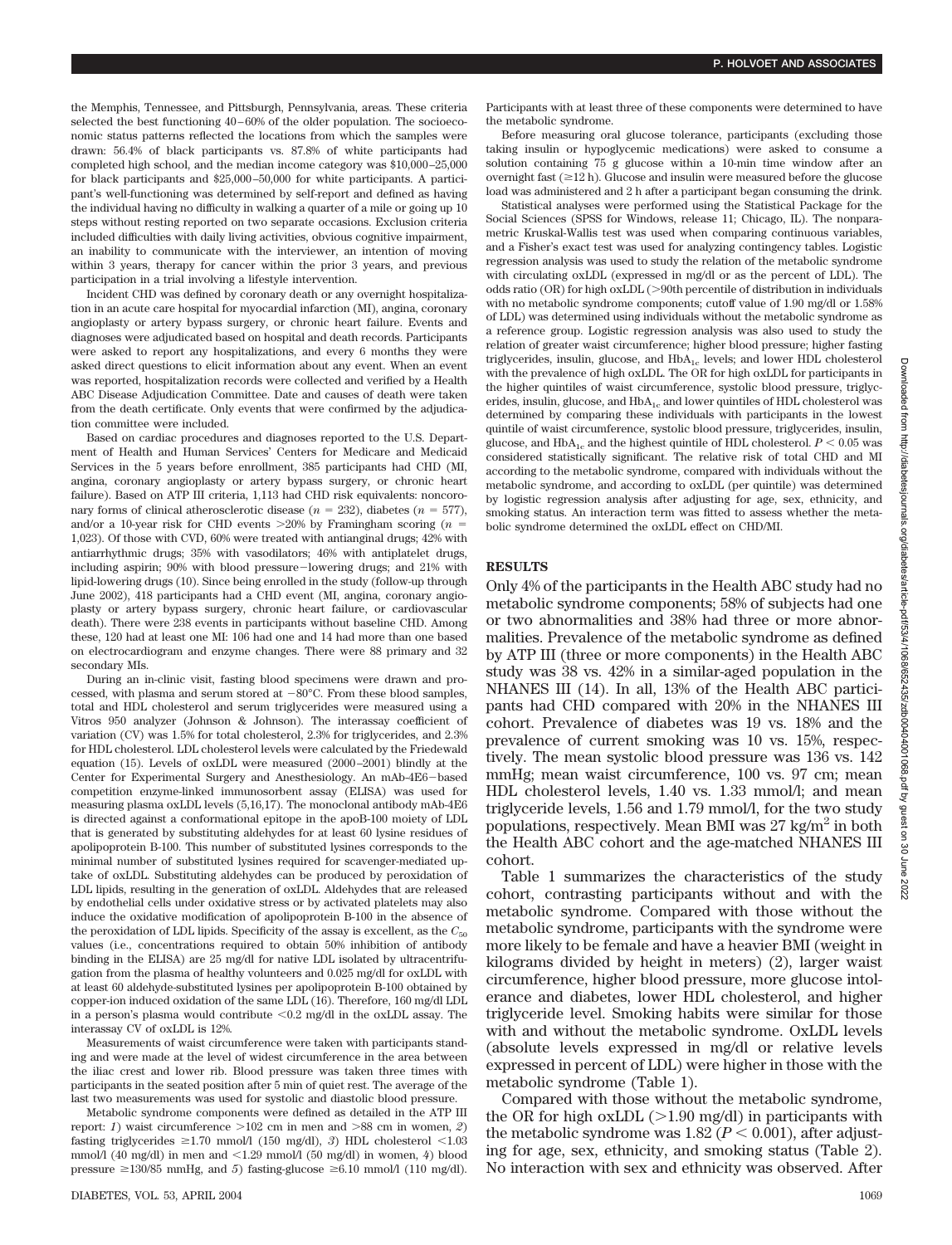| TABLE 1                             |  |  |
|-------------------------------------|--|--|
| Characteristics of the study cohort |  |  |

|                                   | Total<br>population | Subjects without<br>metabolic syndrome | Subjects with<br>metabolic syndrome | $\boldsymbol{P}$ |
|-----------------------------------|---------------------|----------------------------------------|-------------------------------------|------------------|
| $\boldsymbol{n}$                  | 3,033               | 1,886                                  | 1,147                               |                  |
| Age (years)                       | $74 \pm 2.9$        | $74 \pm 2.9$                           | $74 \pm 2.8$                        | $_{\rm NS}$      |
| Male $(\%)$                       | 48                  | 52                                     | 42                                  | < 0.0001         |
| African American (%)              | 42                  | 42                                     | 41                                  | <b>NS</b>        |
| BMI $\left(\frac{kg}{m^2}\right)$ | $27 \pm 4.9$        | $27 \pm 4.7$                           | $29 \pm 4.8$                        | < 0.0001         |
| Waist circumference (cm)          | $100 \pm 13$        | $98 \pm 13$                            | $102 \pm 12$                        | < 0.0001         |
| High blood pressure (%)           | 39                  | 35                                     | 45                                  | < 0.0001         |
| Systolic blood pressure (mmHg)    | $136 \pm 21$        | $134\pm21$                             | $139 \pm 21$                        | < 0.0001         |
| Diastolic blood pressure (mmHg)   | $71 \pm 12$         | $71 \pm 12$                            | $72 \pm 11$                         | <b>NS</b>        |
| Diabetes $(\%)$                   | 19                  | 7                                      | 38                                  | < 0.0001         |
| Glucose intolerance $(\%)^*$      | 24                  | 9                                      | 49                                  | < 0.0001         |
| Fasting glucose (mmol/l)          | $5.83 \pm 1.94$     | $5.33 \pm 1.28$                        | $6.66 \pm 2.55$                     | < 0.0001         |
| Fasting insulin (units/ml)        | $8.55 \pm 7.52$     | $7.31 \pm 5.99$                        | $10.90 \pm 9.34$                    | < 0.0001         |
| $HbA_{1c}$ (%)                    | $6.37 \pm 1.13$     | $6.12 \pm 0.83$                        | $6.78 \pm 1.40$                     | < 0.0001         |
| Lipid-lowering drugs (%)          | 15                  | 13                                     | 19                                  | < 0.0001         |
| Total cholesterol (mmol/l)        | $5.25 \pm 1.01$     | $5.22 \pm 0.096$                       | $5.28 \pm 1.06$                     | <b>NS</b>        |
| LDL cholesterol (mmol/l)          | $3.15 \pm 0.91$     | $3.15 \pm 0.88$                        | $3.13 \pm 0.93$                     | <b>NS</b>        |
| Low HDL cholesterol (%)           | 29                  | 10                                     | 62                                  | < 0.0001         |
| HDL cholesterol (mmol/l)          | $1.40 \pm 0.44$     | $1.53 \pm 0.44$                        | $1.19 \pm 0.36$                     | < 0.0001         |
| High triglycerides (%)            | 30                  | 9.2                                    | 66                                  | < 0.0001         |
| Triglycerides (mmol/l)            | $1.56 \pm 0.93$     | $1.22 \pm 0.48$                        | $2.14 \pm 1.19$                     | < 0.0001         |
| Triglyceride-to-HDL molar ratio   | $1.31 \pm 1.22$     | $0.88 \pm 0.50$                        | $2.01 \pm 1.65$                     | < 0.0001         |
| Smoking: former/current (%)       | 46/10               | 46/11                                  | 46/9.1                              | <b>NS</b>        |
| Average pack-years among smokers  | $19 \pm 28$         | $19 \pm 27$                            | $20 \pm 21$                         | <b>NS</b>        |
| $OxLDL$ (mg/dl)                   | $1.32 \pm 0.74$     | $1.23 \pm 0.67$                        | $1.45 \pm 0.82$                     | < 0.0001         |
| OxLDL (% of LDL)                  | $1.09 \pm 0.53$     | $1.01 \pm 0.46$                        | $1.21 \pm 0.59$                     | < 0.0001         |

Data are means  $\pm$  SD. Subjects without and with the metabolic syndrome were compared with the Kruskal-Wallis or  $\chi^2$  test. \*Glucose intolerance determined according to American Diabetes Association criteria.

further adjusting for LDL cholesterol, the OR was 2.01  $(P < 0.001)$  (Table 2). When oxLDL was expressed as the percent of LDL, the adjusted OR for high  $\text{o} \text{xLDL} (>1.58\%)$ was 2.56 ( $P < 0.001$ ) (Table 2).

Logistic regression analysis was performed to study the relation between the degree of the different metabolic syndrome components and oxLDL. Compared with those in the lowest quintile and adjusting for age, ethnicity, and LDL cholesterol, the prevalence of high oxLDL was higher in higher quintiles of waist circumference, serum triglycerides, and insulin and glucose levels. Compared with the highest quintile of HDL cholesterol, the prevalence of high oxLDL was higher in lower quintiles of HDL cholesterol. No significant association between blood pressure and oxLDL was observed (Table 3). Compared with the lowest quintile of the triglyceride-to-HDL molar ratio, the OR for high oxLDL was 1.57 (95% confidence interval [CI] 1.01– 2.44) in the 2nd quintile and increased to 2.03 (1.33–3.09), 2.45 (1.62–3.71), and 3.74 (2.46–5.67) in the 3rd, 4th, and

5th quintiles, respectively. Compared with the lowest quintile, the OR for high oxLDL in the highest quintile of  $HbA_{1c}$  was 1.67 (1.25–2.23), after adjusting for age, sex, ethnicity, lipid levels, smoking status, and glucose and insulin levels.

Compared with participants without the metabolic syndrome and adjusting for age, sex, ethnicity, and smoking status, those with the metabolic syndrome had a 1.69-fold higher risk (95% CI 1.29–2.34) for CHD events. OxLDL did not predict the risk of CHD events (relative risk for participants in highest quintile 1.23; 0.83–1.82). Relative risk ratios for future CHD events for those without CHD at baseline were 1.52 (1.15–2.01) for the metabolic syndrome and 1.45 (0.91–2.34) for oxLDL (highest versus lowest quintile).

Recently, oxLDL was found to be associated with acute coronary events (5,18). We therefore determined the predictive value of oxLDL for new MI events. Table 4 illustrates the relative risk of MI in relation to the metabolic

TABLE 2

Logistic regression analysis of the relation between the metabolic syndrome and prevalence of high circulating oxLDL

|                                                                                                                                                            | Subjects without<br>metabolic syndrome | Subjects with<br>metabolic syndrome    |
|------------------------------------------------------------------------------------------------------------------------------------------------------------|----------------------------------------|----------------------------------------|
| High oxLDL $>1.90$ mg/dl<br>Adjusted for age, sex, ethnicity, and smoking status                                                                           | $1.00$ (--)                            | $1.82(1.49-2.23)$                      |
| Adjusted for age, sex, ethnicity, smoking status, and LDL cholesterol<br>High oxLDL $>1.58\%$ of LDL, adjusted for age, sex, ethnicity, and smoking status | $1.00$ (--)<br>$1.00$ (-               | $2.01(1.61-2.52)$<br>$2.56(2.05-3.20)$ |

Data are OR (95% CI). The ORs for high oxLDL (exceeding the 90th percentile of distribution for subjects without the metabolic syndrome) for those with the metabolic syndrome were determined by logistic regression analysis comparing with subjects without the metabolic syndrome.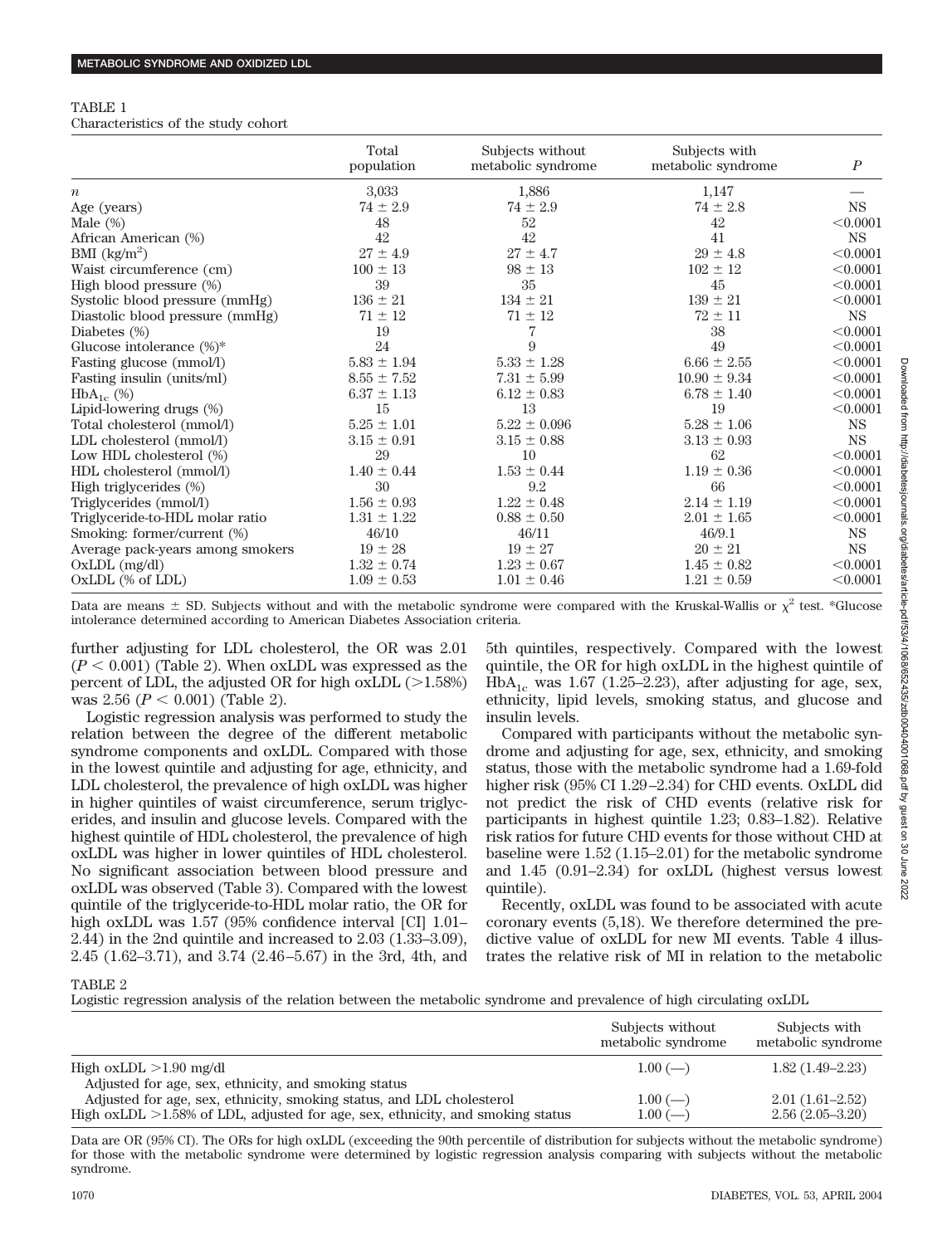# TABLE 3

| ORs of high oxLDL according to the degree of individual metabolic syndrome components |  |  |
|---------------------------------------------------------------------------------------|--|--|
|                                                                                       |  |  |

| Metabolic syndrome<br>component |        | Quintile of metabolic syndrome component |                     |                     |                     |  |
|---------------------------------|--------|------------------------------------------|---------------------|---------------------|---------------------|--|
|                                 | 1st    | 2nd                                      | 3rd                 | 4th                 | 5th                 |  |
| Waist circumference             | $1(-)$ | $1.14(0.80-1.61)$                        | $1.22(0.86-1.72)$   | $0.99(0.70-1.41)$   | $1.48(1.05-2.09)$   |  |
| HDL cholesterol                 | $1(-)$ | $1.42(0.96-2.10)$                        | $1.88(1.28 - 2.78)$ | $2.08(1.42 - 3.05)$ | $3.10(2.06-4.65)$   |  |
| Triglycerides                   | $1(-)$ | $1.47(0.95-1.88)$                        | $1.34(0.87-2.07)$   | $1.79(1.17-2.74)$   | $3.12(2.06-4.73)$   |  |
| Insulin                         | $1(-)$ | $0.70(0.46-1.06)$                        | $1.12(0.75-1.66)$   | $1.75(1.20-2.56)$   | $1.98(1.36-2.88)$   |  |
| Glucose                         | $1(-)$ | $1.11(0.76-1.62)$                        | $1.05(0.71-1.55)$   | $1.29(0.90-1.86)$   | $2.03(1.41 - 2.92)$ |  |
| Blood pressure                  | $1(-)$ | $1.03(0.72 - 1.49)$                      | $1.08(0.76-1.52)$   | $1.04(0.73 - 1.47)$ | $1.27(0.91 - 1.78)$ |  |

Data are OR (95% CI). The ORs and 95% CI for high oxLDL for subjects in the highest quintile (lowest quintile for HDL cholesterol) compared with subjects in the lowest quintile (highest quintile for HDL cholesterol) were obtained by logistic regression analysis and adjusted for age, sex, ethnicity, LDL cholesterol, and smoking status.

syndrome and oxLDL as determined by logistic regression analysis and adjusted for age, sex, ethnicity, and smoking status. Those with the metabolic syndrome had a 2.0-fold higher risk. The incidence rate for those with the metabolic syndrome was 5.6 vs. 2.9% ( $P < 0.001$ ) for those without the metabolic syndrome. We also divided the cohort into five groups by levels of oxLDL (Table 4). The incidence of MI was 5.7% in the highest quintile of oxLDL compared with  $2.6\%$  ( $P < 0.01$ ) in the lowest quintile. The risk ratio for participants in the highest quintile was 2.25 (95% CI 1.22–4.15). After adjusting for the metabolic syndrome, the risk ratio for participants in the highest quintile of oxLDL was 1.87 (1.00–3.49). There was no significant interaction between the metabolic syndrome and oxLDL, suggesting that the effect of oxLDL on MI was independent of the metabolic syndrome.

## **DISCUSSION**

We have shown for the first time in a population cohort that the metabolic syndrome is associated with a higher fraction of oxLDL and thus with higher levels of circulating oxLDL. This association was consistent across sex and ethnicity. Our data further support the importance of identifying individuals with the metabolic syndrome as a high-risk group for developing CHD. Finally, our study identified the oxidation of LDL as a potential mechanism explaining the increased risk for MI among those with the metabolic syndrome.

**Metabolic syndrome components and oxLDL.** In elderly individuals, three dominant factors have been identified in the relation between the metabolic syndrome and ischemic heart disease: *1*) the central metabolic factor, comprised of obesity, fasting and nonfasting insulin, and dyslipidemia (HDL cholesterol loading negative and triglycerides loading positive), *2*) the glucose factor, and *3*) the blood pressure factor (19,20). Our study showed a strong association with two out of the three metabolic syndrome factors: the central metabolic syndrome factor, with obesity, dyslipidemia, and insulin resistance, and the glucose factor. The association with these different factors suggests that oxLDL may be generated through several mechanisms.

**LDL phenotype and oxLDL.** Recently, an association between small LDL particle size and the oxidation of LDL has been shown in healthy middle-aged men (21). In the elderly population, lipids are significantly associated with ischemic heart disease, largely based on the impact of high triglycerides and low HDL cholesterol and less so for LDL cholesterol (20). Although individuals with the metabolic syndrome often have average levels of LDL, they may have qualitative abnormalities. Small, dense LDL particles (22) have been associated with components of the insulin resistance syndrome, including hypertriglyceridemia, low serum HDL cholesterol levels, and diabetes. Also, small, dense LDL particles, which are particularly prone to oxidation, have been proven to be more atherogenic than larger LDL particles (23–26). In the Health ABC study, the prevalence of small, dense LDLs has not been directly studied. It has, however, been shown that 90% of those with a triglyceride-to-HDL molar ratio  $>1.33$  had small, dense LDL (27). In this study, a triglyceride-to-HDL molar ratio -1.33 was a better predictor of elevated levels of oxLDL than high triglycerides and low HDL cholesterol

Relative risk of MI according to metabolic syndrome or/and high oxLDL

| Model 1            |                     |
|--------------------|---------------------|
| Age                | $1.01(0.95-1.07)$   |
| <b>Sex</b>         | $2.55(1.70-3.81)$   |
| Ethnicity          | $1.03(0.71 - 1.49)$ |
| Smoking status     | $1.00(0.99-1.01)$   |
| Metabolic syndrome | $2.11(1.46-3.04)$   |
| Model 2            |                     |
| Age                | $1.01(0.95-1.08)$   |
| <b>Sex</b>         | $2.41(1.61 - 3.59)$ |
| Ethnicity          | $1.04(0.72 - 1.51)$ |
| Smoking status     | $1.00(0.99-1.01)$   |
| <b>OxLDL</b>       |                     |
| 2nd quintile       | $1.29(0.66 - 2.52)$ |
| 3rd quintile       | $1.79(0.96 - 3.36)$ |
| 4th quintile       | $1.82(0.97-3.42)$   |
| 5th quintile       | $2.25(1.22 - 4.15)$ |
| Model 3            |                     |
| Age                | $1.01(0.95-1.07)$   |
| <b>Sex</b>         | $2.62(1.78-3.86)$   |
| Ethnicity          | $1.06(0.73-1.53)$   |
| Smoking status     | $1.00(0.99-1.01)$   |
| Metabolic syndrome | $1.97(1.35 - 2.86)$ |
| OxLDL              |                     |
| 2nd quintile       | $1.20(0.61 - 2.35)$ |
| 3rd quintile       | $1.65(0.88 - 3.10)$ |
| 4th quintile       | $1.63(0.86 - 3.07)$ |
| 5th quintile       | $1.87(1.00-3.49)$   |

Data are relative risk ratio (95% CI), determined by logistic regression analysis comparing subjects with to subjects without the metabolic syndrome and/or subjects in higher quintiles to subjects in the lowest quintile of oxLDL.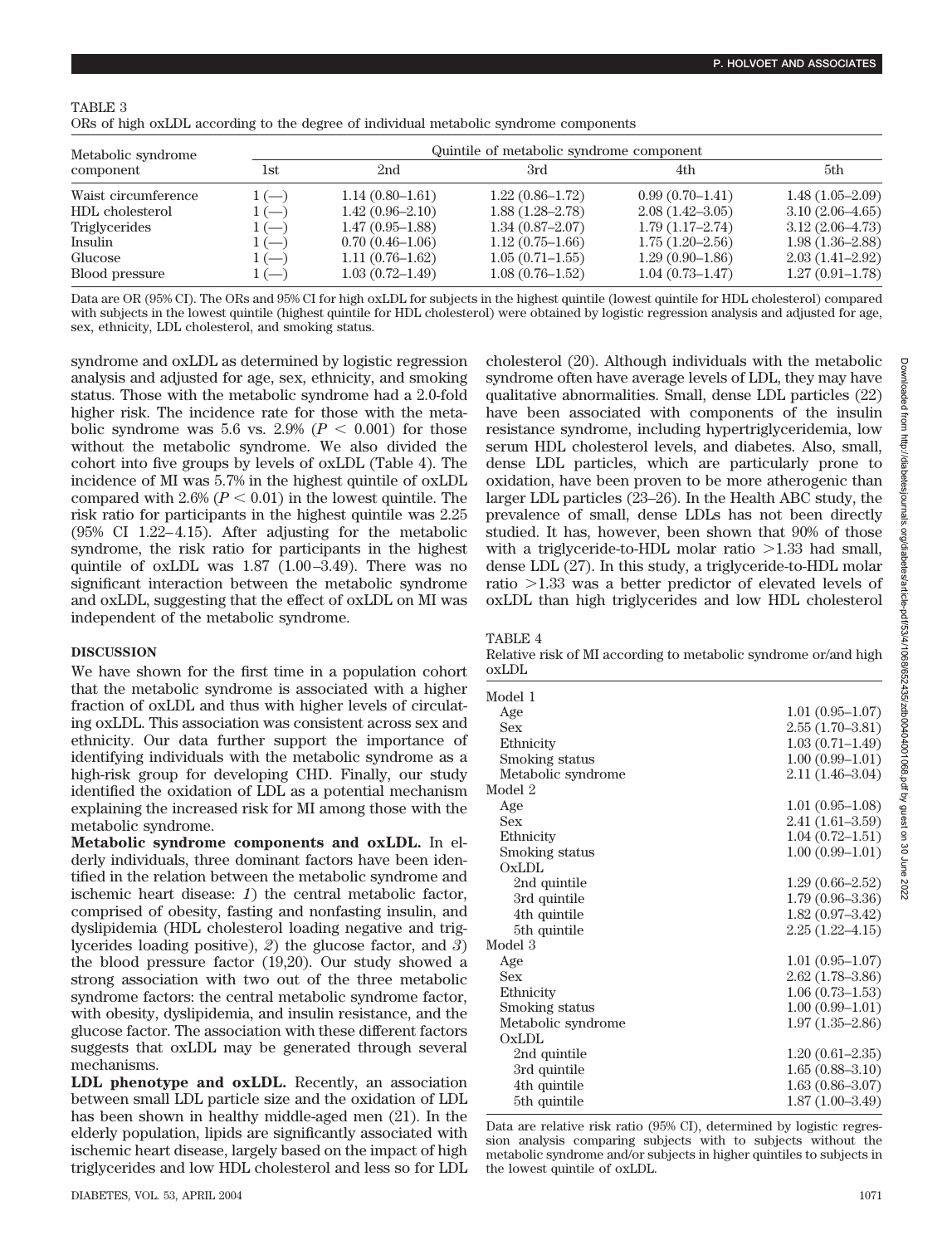separately, suggesting an association between the small, dense LDL phenotype and the oxidation of LDL in individuals with the metabolic syndrome.

**HDL and oxLDL.** Previously, an inverse relation between HDL cholesterol and circulating oxLDL has been shown in healthy middle-aged men (21). This inverse relation can be explained by the antioxidant action of HDL components (28). The HDL-associated enzymes paraoxonase and lecithin:cholesterol acyltransferase prevent LDL oxidation and render LDL resistant to oxidation (29,30). Recently, we used mice with both leptin and LDL receptor deficiency to study the relation of insulin resistance and dyslipidemia with atherosclerosis (31). We demonstrated that the high susceptibility of these mice for atherosclerosis was due to increased oxidative stress, as evidenced by the higher levels of antibodies against oxLDL. Those higher levels resulted from decreased antioxidant defense of HDL related to decreased paraoxonase and lecithin:cholesterol acyltransferase activity. It remains to be investigated whether the decreased antioxidant defense of HDL can explain the inverse relation between HDL cholesterol and oxLDL in individuals with the metabolic syndrome.

**Glucose, insulin, HbA<sub>1c</sub>, and oxLDL.** It has been shown in healthy, nondiabetic volunteers that plasma glucose and insulin levels correlate with a higher susceptibility of ex vivo oxidation of LDL (32). Here we have shown that hyperinsulinemia and impaired glycemic control are associated with increased in vivo LDL oxidation, as reflected by the higher prevalence of high oxLDL. It has been demonstrated that impaired glucose tolerance in elderly individuals is associated with the formation of glycoxidation products of LDL that accumulate in human atherosclerotic plaques (33). Not only can glucose induce LDL oxidation, it also can impair the antioxidant properties of serum albumin (34).

Previously, an inverse correlation has been observed between  $HbA_{1c}$ , our commonly used clinical index of glycemic control, and the lag time for ex vivo LDL oxidation, a proxy for LDL susceptibility to oxidation (35,36). Here we have shown a relation between  $HbA_{1c}$  and in vivo oxLDL using an ELISA that also detects LDL glycoxidation products.

It has been shown that insulin treatment prevents LDL from accelerated in vitro oxidation (37), which suggests a protective effect of insulin against LDL oxidation. Here we demonstrated, however, that hyperinsulinemia is associated with a higher prevalence of having high levels of in vivo oxLDL. Our data are thus in agreement with a synergistic effect of insulin and oxLDL in atherogenesis. Indeed, it has been demonstrated that insulin interacts with cytokines and growth factors in vascular wall cells in concert with oxidized and/or glycated lipoproteins by inducing the expression of monocyte/macrophage specific adhesion molecules such as intracellular adhesion molecule-1 (38).

**The metabolic syndrome, oxLDL, and risk of coronary heart disease.** As in the Healthy American Women Study and the West of Scotland Coronary Prevention Study (25,39), the modified National Cholesterol Education Program metabolic syndrome definition predicted total CHD and MI risk in the Health ABC cohort. OxLDL did not predict the total CHD risk, but did predict MI.

These observations, along with previous research into the association of LDL oxidation with atherosclerosis and CHD (8,10,40,41), provide evidence that LDL oxidation is a common basis for the metabolic syndrome and CHD or, more particularly, for inducing atherothrombotic coronary disease. Previous studies in the hypercholesterolemic miniature pig have suggested that the oxidation of LDL occurs in the arterial wall and not in the circulation (42,43). Recently, Tsimikas et al. (18) demonstrated temporal increases of circulating oxLDL in association with acute coronary syndromes. In aggregate, these data support the hypothesis that an increase in oxLDL reflects plaque instability.

**Limitations of this study.** This epidemiological study does not give insight into the mechanisms by which the metabolic syndrome and oxLDL might contribute to the development of CHD or plaque instability. Previous studies into the effect of in vitro oxLDL on vascular cell function did not determine the minimal amounts of oxLDL required to alter the redox state of vascular cells. These studies typically use concentrations of oxLDL that are 10-fold higher than those detected in the plasma.

This is the first report of an association between the metabolic syndrome and a high prevalence of high oxLDL in a population-based cohort. This association remained valid after adjusting for LDL cholesterol, sex, and ethnicity. Our data also further support the predictive value of the metabolic syndrome for CHD and suggest that baseline levels of oxLDL add prognostic information concerning future risk for MI.

# **ACKNOWLEDGMENTS**

This work was supported by National Institutes of Health Grants N01-AG-6-2103, N01-AG-6-210, and N01-AG-6-2106; the Interuniversitaire Attractiepolen Programma of the Belgian Federal Government (P05/02); and the Fonds voor Wetenschappelijk Onderzoek-Vlaanderen (G.0088.02).

We thank M. Landeloos for excellent technical assistance.

### **REFERENCES**

- 1. Goldstein JL, Brown MS: Molecular medicine: the cholesterol quartet. *Science* 292:1310–1312, 2001
- 2. Mertens A, Holvoet P: Oxidized LDL and HDL: antagonists in atherothrombosis. *FASEB J* 15:2073–2084, 2001
- 3. Ross R: Cell biology of atherosclerosis. *Annu Rev Physiol* 57:791–804, 1995
- 4. Ehara S, Ueda M, Naruko T, Haze K, Itoh A, Otsuka M, Komatsu R, Matsuo T, Itabe H, Takano T, Tsukamoto Y, Yoshiyama M, Takeuchi K, Yoshikawa J, Becker AE: Elevated levels of oxidized low density lipoprotein show a positive relationship with the severity of acute coronary syndromes. *Circulation* 103:1955–1960, 2001
- 5. Holvoet P, Vanhaecke J, Janssens S, Van de Werf F, Collen D: Oxidized LDL and malondialdehyde-modified LDL in patients with acute coronary syndromes and stable coronary artery disease. *Circulation* 98:1487–1494, 1998
- 6. Toshima S, Hasegawa A, Kurabayashi M, Itabe H, Takano T, Sugano J, Shimamura K, Kimura J, Michishita I, Suzuki T, Nagai R: Circulating oxidized low density lipoprotein levels: a biochemical risk marker for coronary heart disease. *Arterioscler Thromb Vasc Biol* 20:2243–2247, 2000
- 7. Holvoet P, Van Cleemput J, Collen D, Vanhaecke J: Oxidized low density lipoprotein is a prognostic marker of transplant-associated coronary artery disease. *Arterioscler Thromb Vasc Biol* 20:698–702, 2000
- 8. Holvoet P, Mertens A, Verhamme P, Bogaerts K, Beyens G, Verhaeghe R, Collen D, Muls E, Van de Werf F: Circulating oxidized LDL is a useful marker for identifying patients with coronary artery disease. *Arterioscler Thromb Vasc Biol* 21:844–848, 2001
- 9. Kopprasch S, Pietzsch J, Kuhlisch E, Fuecker K, Temelkova-Kurktschiev T,